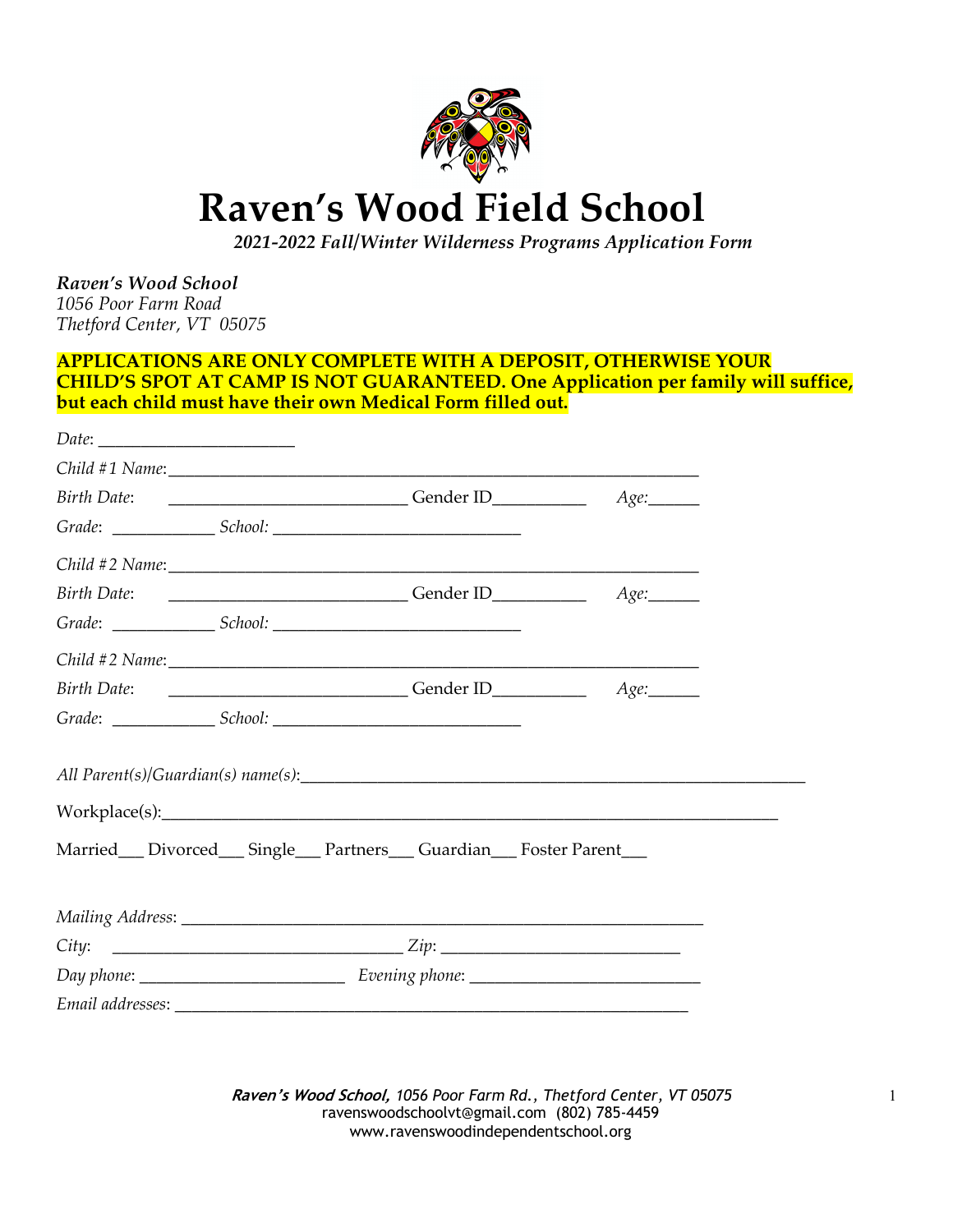#### **Names of others authorized to pick up your child, and phone numbers:**

|                                                                                                                                               |                                                                                                                                                                                                                                | Date <u>Date</u>        |
|-----------------------------------------------------------------------------------------------------------------------------------------------|--------------------------------------------------------------------------------------------------------------------------------------------------------------------------------------------------------------------------------|-------------------------|
| <b>Emergency Contact Information</b><br>List 2 local contacts who can be reached in case of an emergency if parents are unable to be reached. |                                                                                                                                                                                                                                |                         |
|                                                                                                                                               |                                                                                                                                                                                                                                | Relationship___________ |
|                                                                                                                                               | Phone has been a series of the series of the series of the series of the series of the series of the series of the series of the series of the series of the series of the series of the series of the series of the series of |                         |

## **Application Form – Part II**

**Permissions**: Please check the boxes for which you give permission.

 $\Box$  I give permission to Raven's Wood School to treat my child medically in the event I cannot be reached.

 $\Box$  I give permission for photographs and/or videos to be taken of my child as part of the program for newsletters, the School website, your child's portfolio, the media or any other positive and wholesome portrayal of our program to the public. **NO children's names** will be used.

 $\Box$  I understand some of the programs are off school grounds and give my permission for my child to leave school grounds and walk ton Poor Farm Rd, a dirt road, along the road or to the Town-owned Hughes Land for hikes. The trailhead is ½ mile from Raven's Wood School.

□ I give my permission to Raven's Wood Staff to apply bug repellent and sunscreen as necessary to your child, either provided by you, or by us.

 $\Box$  I give my permission for Raven's Wood Staff to administer prescription medicine that you provide if your child needs it. A full description of that medication must be provided if this is necessary.

Please sign below:

Signature of Parent/Guardian \_\_\_\_\_\_\_\_\_\_\_\_\_\_\_\_\_\_\_\_\_\_\_\_\_\_\_\_\_\_\_\_\_\_\_\_\_\_\_\_\_\_

Date \_\_\_\_\_\_\_\_\_\_\_\_\_\_\_\_\_\_\_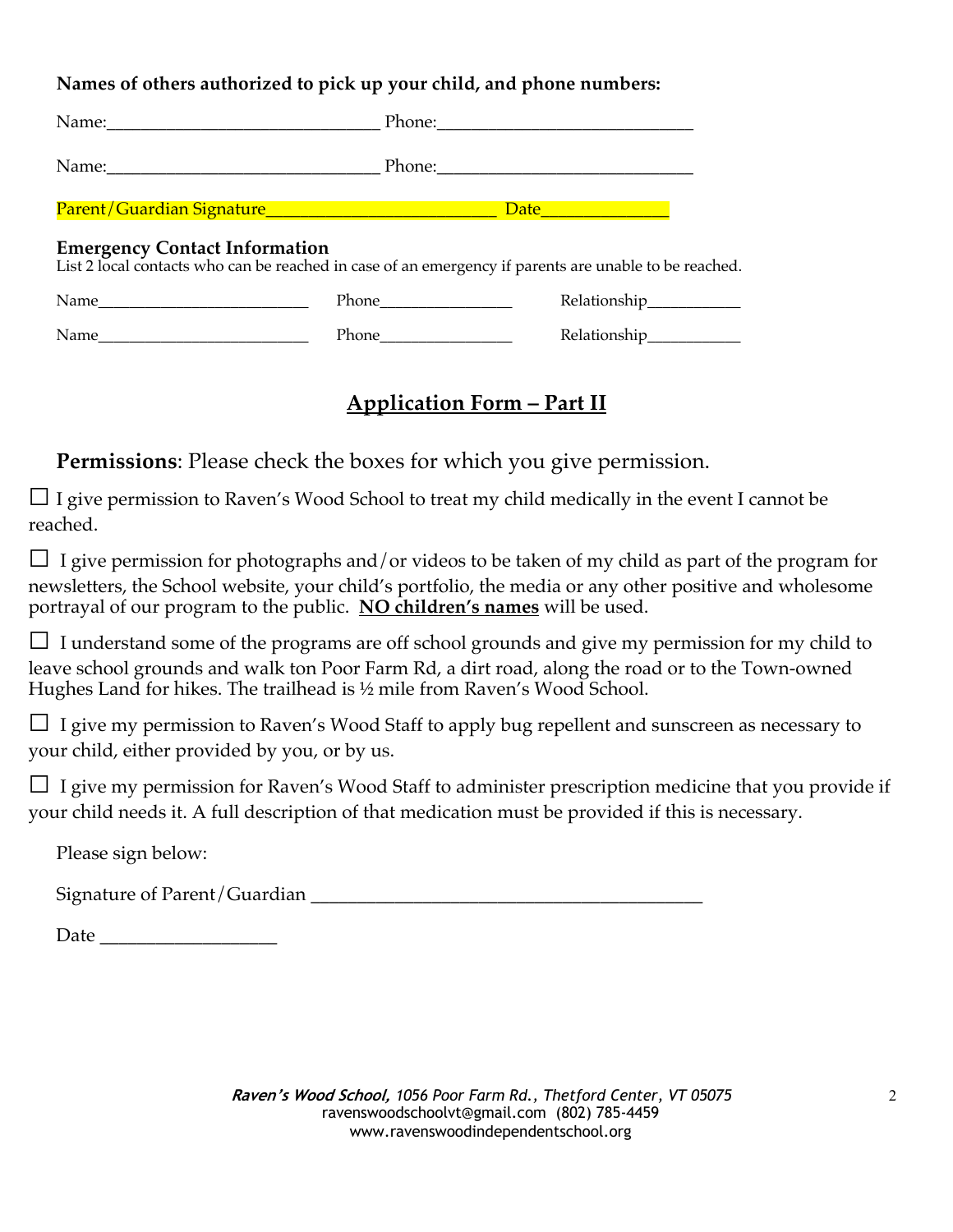### **Application Form – Part III**

#### *CHOOSE YOUR Programs*

#### **CHILDREN's Names:**

*Fall Wilderness Programs run Wednesdays and Thursdays, 9:00am-3:00pm daily for the 8 (winter) or 10 (fall) weeks indicated below. Winter programs are \$480/child and Fall programs are \$600/program/child.*

**NOTE for Existing 2021 Parents: If your child attended our 2021 Summer Camp Programs, and nothing has changed since registration, please fill in Part III to make your selections for Camps and send in with your payment. There is no need to fill in all of these forms again.**

*A \$150 non-refundable deposit is due with this registration form. (Refund policy during COVID-19 pandemic: If Gov. Scott announces new regulations about camps/daycares in a negative light, including closing camps or restricting numbers to less than 15 in a group, refunds will be made in full. Mask wearing is required by all campers while in the tent as a whole group, but not outside.)*

*\_\_\_\_ Water in the Wild,* **Ages 6-12, 8 Thursdays, March 3 - Apr. 21, 2022, 9-3:00**

**Payment:** \_\_\_\_ **Deposit of \$150, with TWO payments of \$165 due by February 28th and by March 28, 2021. MARK YOUR CALENDARS FOR PAYMENT DUE DATES AND AMOUNTS.**

OR \_\_\_\_ Full tuition, \$480/child

*Raven's Wood Outdoor School for Renegades provides educational opportunities without regard to race, color, national origin, sex, disability, religion, sexual orientation, gender identity, marital/civil union status, or any other characteristic protected by Federal or State law.*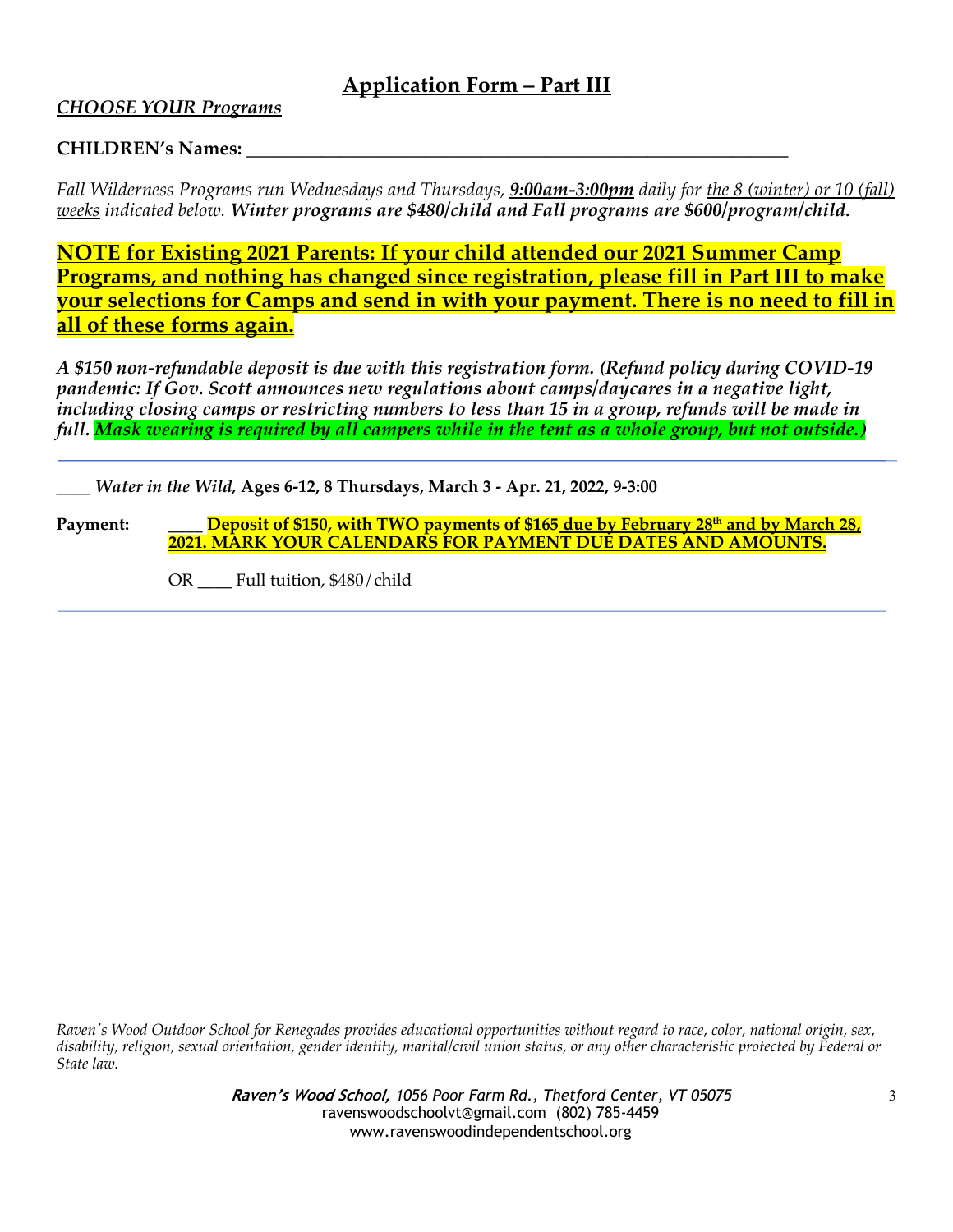#### *PROGRAM LOGISTICS*

#### *ROAD SAFETY and Directions to RWS*

I hereby agree to the following guidelines and will communicate them to relatives or friends should they drop-off or pick up my child(ren) for this program.

1) GPS address is 1056 Poor Farm Rd South, Thetford CTR, VT (Not 1046)

- 2) Poor Farm Rd is a narrow, dirt road. The general speed limit is 25-30 mph, and reduced speeds are expected near corners and small hills. It is important to stay to the right when approaching the hills or corners, and to pass by other cars slowly.
- 3) PARKING AND DROP OFF: Parking and drop off is allowed at the bottom of the main driveway, but not at the top parking lot by the large log home. DO NOT drive up the driveway. Please PASS the driveway and turn around in the next driveway and park on the opposite side of the road. Please pass this info on to anyone providing rides for your children.

( ) ACKNOWLEDGED: Please Initial

#### *CONSENT AND INDEMNIFICATION*

I hereby agree to indemnify, defend and hold harmless Raven's Wood Outdoor School for Renegades, Inc., DBA Raven's Wood School, from any and all liability, costs and expenses on account of personal injury or property damage arising from my child's participation in Raven's Wood School programs.

Parent/Guardian Signature: \_\_\_\_\_\_\_\_\_\_\_\_\_\_\_\_\_\_\_\_\_\_\_\_\_\_\_\_\_\_\_\_\_\_\_\_\_\_\_\_\_\_\_ Date: **Date:** 

#### **COVID-19 INFO:**

PLEASE do not send your child to camp sick or not feeling well in this COVID-19 climate, colds, headaches, fevers, stomach aches, etc., included. The risk is too great to each of us.

Send your child with TWO clean, multi-layered woven COTTON face masks. Neck scarves pulled over the mouth DO NOT WORK to protect anyone from getting or giving COVID-19 and are not acceptable at Raven's Wood.

**Drop off is at 9am, and pick up at 4pm.** Please be **prompt,** and please honor social distancing. **Please do not drop and run.** I need to follow a question and answer protocol each morning for you and your children and take their temperature. I will be at the base of the driveway and ready to make this a quick process. Please wear a mask, and make sure your child has a mask on as well.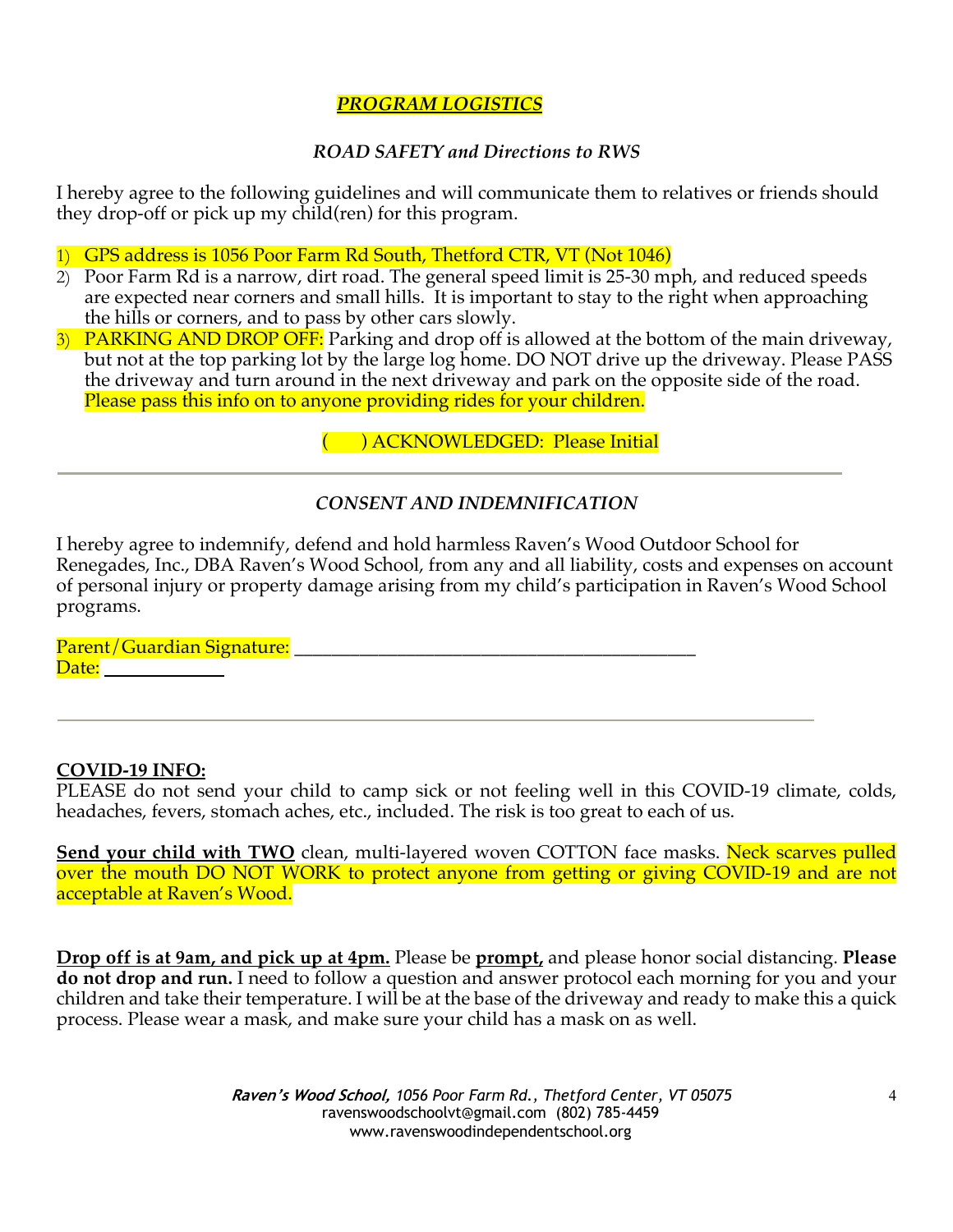

Raven's Wood Outdoor School for Renegades

## *Safety and Release Form for Raven's Wood*

Welcome to Raven's Wood Outdoor School for Renegades!! As we get to know the animals and plants of the woods around our forest, we will learn many tools and skills for engaging with these creatures. Many of these skills (e.g. fire-by-flint, carving, shelter building, construction, woods exploration, etc.) offer elements that, if done incorrectly, may be potentially dangerous. Participants will be closely supervised by Staff and/or volunteers who are well-trained in engaging the wild and using tools in a safe and respectful way. Below are some, but not all, of the elements that can be potentially dangerous:

- *Knives:* There is always real danger in using a knife. As is often the case, prevention is the best medicine. We will go over safety and each kid will receive knife safety instruction before knives are used by the kids. There are five main rules for using a knife safely: 1) Ask permission from one of the Staff and/or volunteers. 2) Find a quiet space and sit down. 3) Announce to others that you are using a knife and get a safety circle, keeping a safe distance of at least one arm's length from other people. 4) Always carve or cut away from yourself. 5) When finished, put the knife back in its sheath. With proper care and attentiveness, knives are safe and an incredibly useful and rewarding tool, yet injury may still occur.
- *Fire:* Fire will be a central element of our community. We will be harvesting local wood for fuel in a way that promotes the growth of other trees and learn how to tend a fire in a way that leaves minimal impact. We will learn how to safely manage a fire in a variety of conditions from hot and dry to cold and wet. Each kid will have the opportunity to start a fire using matches, flint and steel, and magnesium rods and steel strikers. Fire safety will be taught, but injury from burns may still occur.
- *Other Tools:* At other points throughout the year, we will be using bow saws, hand axes, hammers, and other tools. As with knives, for each tool we will talk about the potential dangers and always review and practice safe techniques for using each. We keep a low ratio of kids to mentors to ensure each kid gets proper attention when using potentially dangerous tools yet cuts or accidents may still occur.
- *Weather: Slippery, wet, icy, snowy, muddy conditions* can create hazardous walking, working, and playing conditions in the out-of-doors. Accidental injuries may occur.

I, hereby give permission for my child(ren) and/or guarantor(s), **Lumber 1** to use a knife, fire starter, and other tools under the supervision of a

Raven's Wood Staff during our programs. I also understand the risks of natural weather-related conditions. I have read the above on Knife Safety and understand both the risks involved and that reasonable care will be taken to ensure my child's safety.

Signature of Parent/Guardian: \_\_\_\_\_\_\_\_\_\_\_\_\_\_\_\_\_\_\_\_\_\_\_\_\_\_\_\_\_\_\_\_\_\_\_\_\_

Child(ren): \_\_\_\_\_\_\_\_\_\_\_\_\_\_\_\_\_\_\_\_\_\_\_\_\_\_\_\_\_\_\_\_\_\_\_\_\_\_\_\_\_\_\_Today's Date: \_\_\_\_\_\_\_\_\_\_\_\_\_\_\_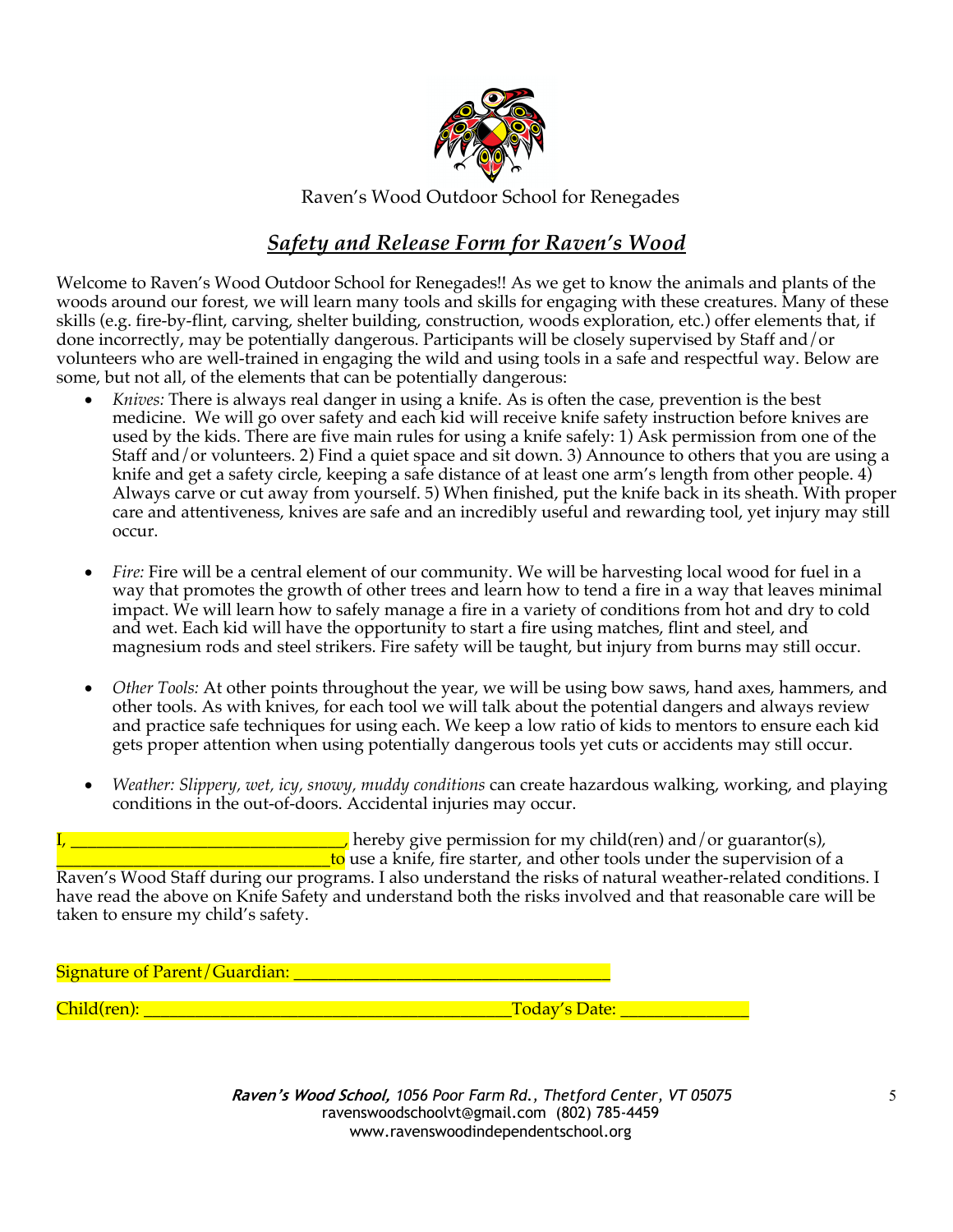

Raven's Wood Outdoor School for Renegades

## **Safer Together**

Before sending your child to Raven's Wood Outdoor School for Renegades Programs, we want to make sure you understand that in light of the current medical, legal and economic conditions resulting from the COVID-19 pandemic, and recognizing that these conditions are subject to abrupt changes at any time, you are sending your child to camp under the following conditions:

1. While we wish that we could control every possible risk, and while we will use our best efforts to keep your child safe from the COVID-19 virus, we want to make clear that we cannot promise or guarantee that this or any other pathogen will not enter camp, and that by the very nature of the personal interaction that takes place in the camp environment, there is always a risk of your child becoming ill with this or any other communicable disease. We want you to be fully aware of this risk in making the decision to send your child to camp this summer, and that you are willing to assume and accept it on your child's behalf.

2. Our efforts to keep your child safe include minimizing contact with anyone outside of the camp community. To that end we will not be allowing any in-person visitation during the summer. Although we understand the importance of traditional visiting on any day to you and your child, the safety of our camp community must come first. We want to be sure that you understand the necessity of isolating our campus as much as possible.

3. Because we want to do everything to keep camp operating in a safe manner, if your child is exhibiting symptoms such as an elevated fever of or tests positive for COVID 19 or other communicable disease, they may be quarantined until you arrive to pick them up from camp.

4. If your child has been in contact with anyone who is exhibiting symptoms of or who has COVID-19, you must contact us immediately so that we may decide on an appropriate protocol.

5. It is of course possible that these arrangements could change depending upon CDC and VT State guidelines as they develop over time. We understand this could present logistical and other difficulties for some of our families, but State and Federal rules and guidelines must be followed as they develop over time.

\_\_\_\_\_\_\_\_\_\_\_\_\_\_\_\_\_\_\_\_\_\_\_\_\_\_\_\_\_\_\_\_\_\_\_\_\_\_\_\_\_\_\_\_\_ \_\_\_\_\_\_\_\_\_\_\_\_\_\_\_ Parent/Guardian Signature Date

Child or Children's Name(s)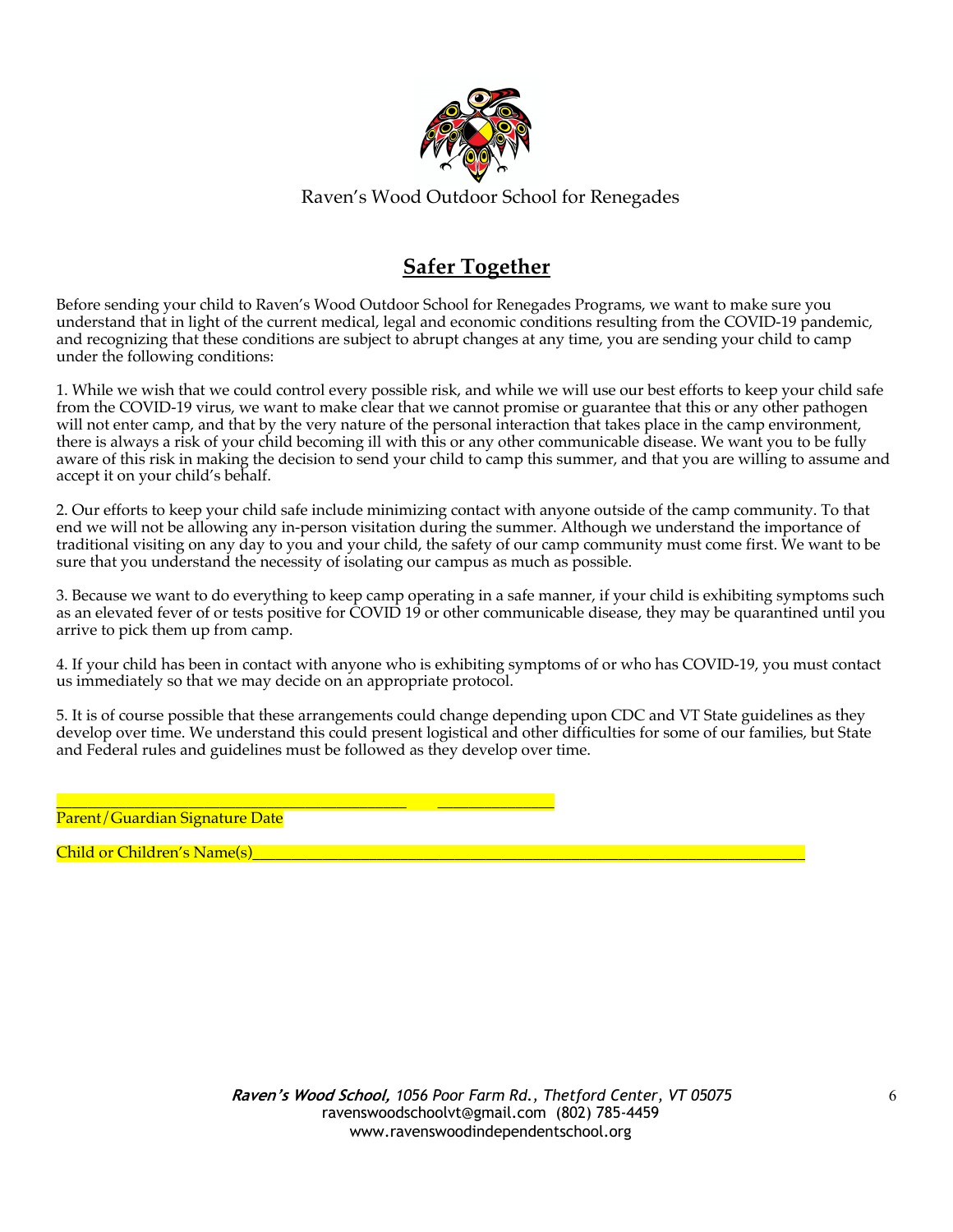

#### Raven's Wood Outdoor School for Renegades

## *Letter of Understanding*

Dear *CAMPER PARENT/GUARDIAN*,

We are excited to be able to provide the wonderful camp experience that all of the Raven's Wood campers have been anxiously waiting for. We know how much the camp community means to everyone, and we have been working non-stop to put measures in place that will allow us to run safely and professionally for the 2020 season.

Because of the close contact within a camp community, and to mitigate the risks, we are implementing the following procedures:

- 1. We will continue to work closely with—and follow the most current guidelines established by—the VT State government, CDC, and federal officials for best practices with regards to preventing, identifying, and managing COVID-19.
- 2. We will significantly ramp up our hygiene protocols for cleaning and disinfecting on a camp-wide scale.
- 3. We will alter camp operations to curtail interaction between our on-camp population and our outside vendors, workers, and delivery personnel.
- 4. We will eliminate non-essential outside interaction by foregoing inter-camp tournaments, camp tours and in-person visits of any kind, including volunteers.
- 5. We will alter the program so as to maintain the level of enjoyment our campers expect, while limiting outside contact.
- 6. We will continue to modify our programming as may be required by CDC and local guidelines.

As we know, COVID-19 will be with us for the foreseeable future. No matter what procedures and protocols are put in place, there is simply no way to guarantee that COVID-19 or any other pathogen or communicable disease will not enter camp. By the very nature of the personal interactions that take place in the camp environment, there is always a risk of your child contracting this or any other disease or infection. And again, we will do everything within our power to keep your child healthy and safe at camp this summer.

I hereby acknowledge that I have read and understand the points as described herein.

\_\_\_\_\_\_\_\_\_\_\_\_\_\_\_\_\_\_\_\_\_\_\_\_\_\_\_\_\_\_\_\_\_\_\_\_\_ \_\_\_\_\_\_\_\_\_\_\_\_\_\_\_ Parent/Guardian Signature Date

Child or Children's Names: